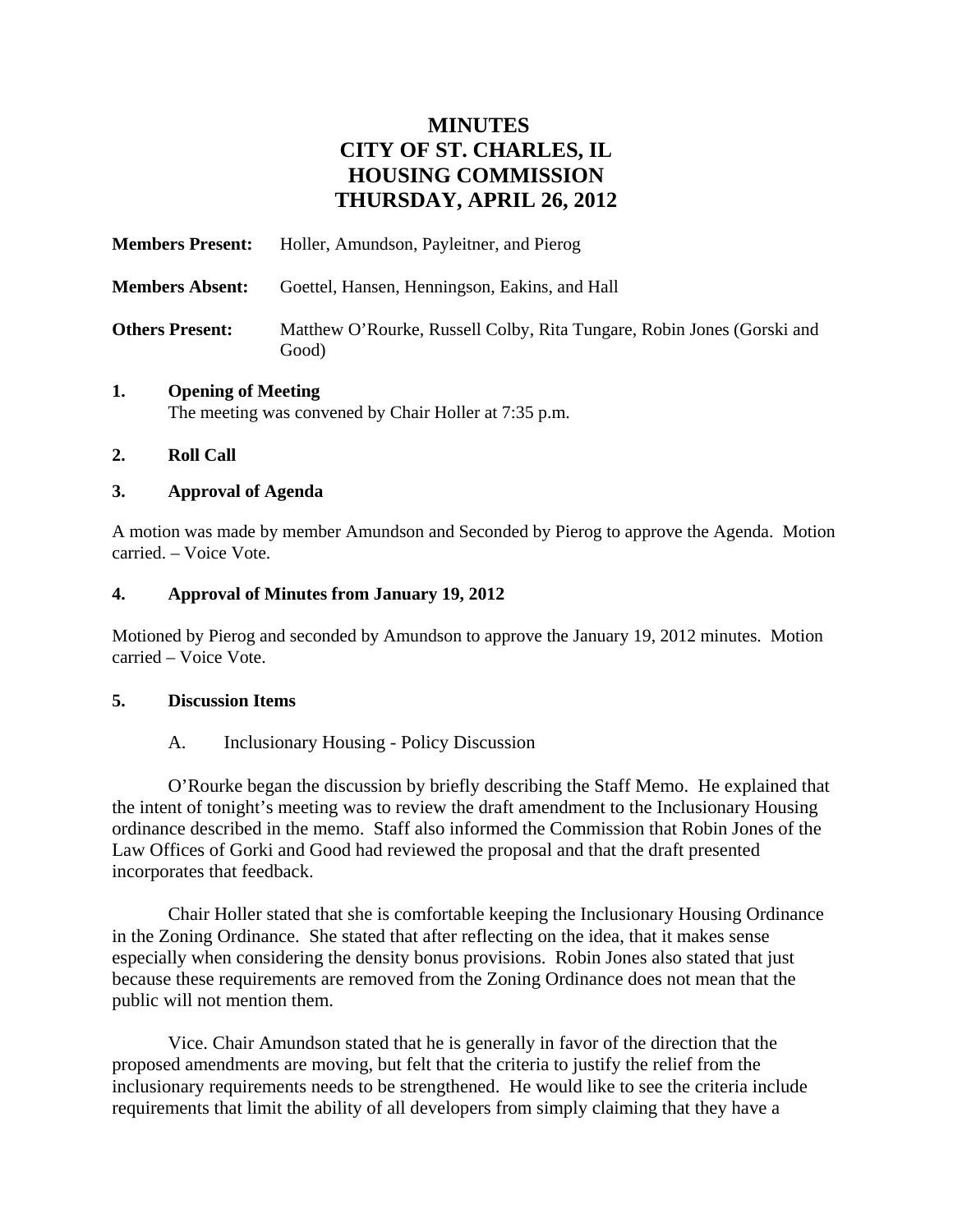St. Charles Housing Commission April 26, 2012 Page 2

hardship. Some suggestions were documented financials, a project pro-forma, and some hard numbers like the environmental remediation costs must exceed 20% of the project cost.

Robin Jones suggested having a clause that if the project's profits exceed their stated projections that some of this extra profit be placed in the Housing Trust Fund.

Vice Chair Amundson stated his desire to require that any environmental contamination or other issues be stated and know from the beginning of the process. He would like to avoid a developer buying land and then discovering it is contaminated after the project is approved. Tungare stated the clean-up, even if discovered after construction begins, could affect the viability of a project. In these instances the project might meet other City goals or have unique circumstances that require revising a development plan.

Vice Chair Amundson asked if this alternative was meant to have a redevelopment focus. O'Rourke stated that a majority of future projects in St. Charles will be redevelopment. He further stated that there are not an abundance of development sites, and a majority of them will have unique circumstances.

Chair Holler suggested that Staff create some benchmarks into the criteria, so that Staff has concrete objective measures to evaluate the alternative requests. Vice Chair Amundson agreed and stated that these criteria need to be strong enough to deter every potential developer from just stating that they have a hardship. He stated that there should be some specifics that act as sort of a gate keeper. O'Rourke stated his concern for making these criteria too specific. He stated that he has written a number of Zoning Ordinance Amendments and it's impossible to think of all the scenarios and eventually a unique circumstance will arise that was not thought about.

Chair Holler asked how or who would review the financial statements. Tungare stated that the City does not have the Staff to conduct a detailed financial analysis, and that this should be considered when formulating the criteria.

Vice Chair Amundson asked how the amount of off-site units required would be calculated if the developer decides to pursue that option. O'Rourke stated that based on the past conversation he did not incorporate any such requirement into the proposed amendment. It was his understanding that the Commission wanted to ensure that units get created. O'Rourke further stated that it would be near impossible for a developer to know how many units are available for purchase.

Vice Chair Amundson stated that his preference is to have the majority of affordable units be created in the new housing development and avoid areas in St. Charles having concentrations of affordable Units. Pierog stated that she feels rehabbing homes in these areas would be a good thing. She further stated that fixing one property could elevate the entire neighborhood and feels this is a worthwhile concept. O'Rourke stated that is how the County's NSP program is set up. They try to buy the worst of the worst and basically rip them down to the studs and start again. Their goal is to eliminate homes that the market will not fix on their own.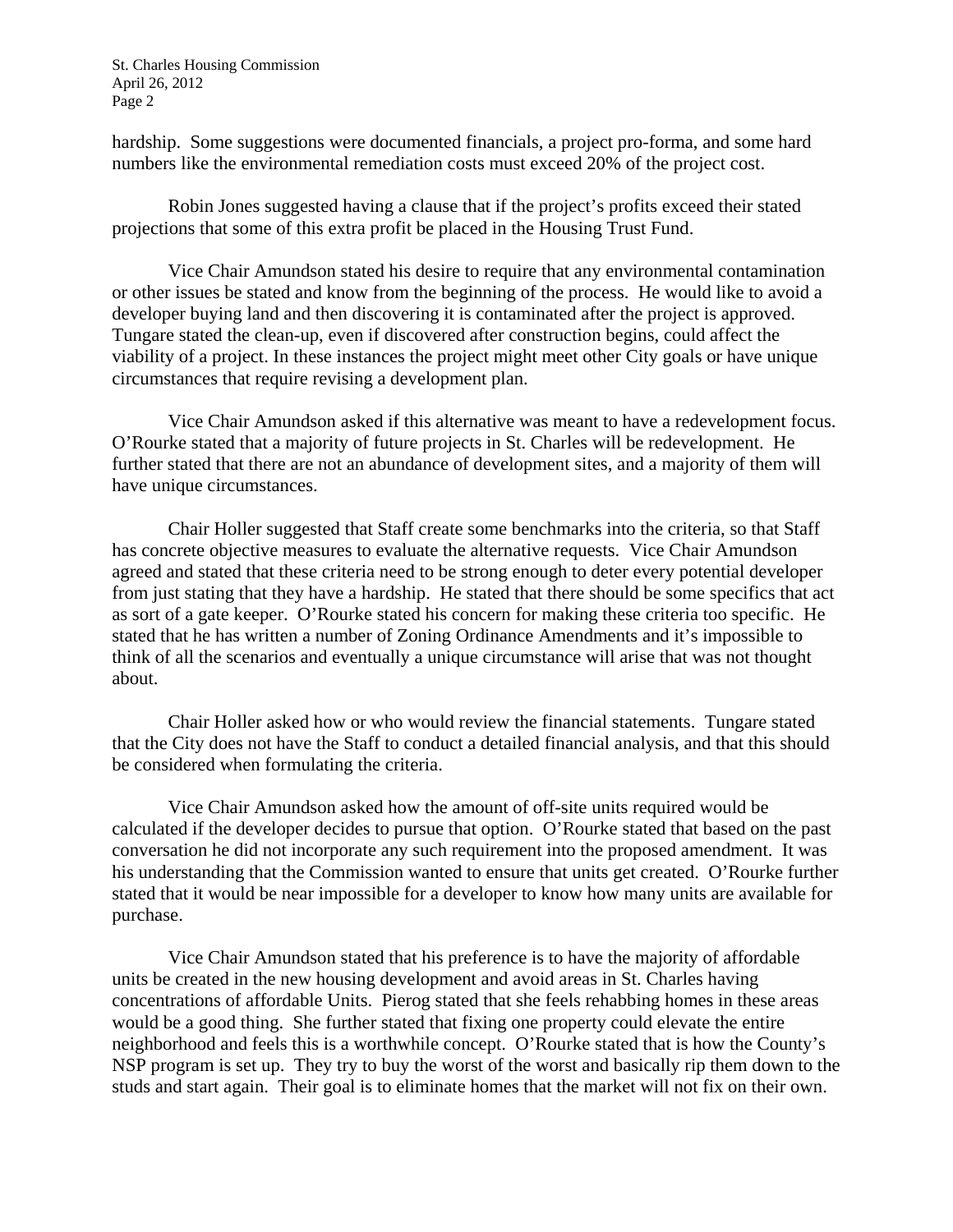St. Charles Housing Commission April 26, 2012 Page 3

Chair Holler stated her preference to have new units created whether they are rehabs or new construction. She then inquired about the review process for the proposed Alternative Affordable Housing Plan. O'Rourke stated that the developer has to make this request at the time the development is proposed. It will be reviewed by Staff and then forwarded to the City Council for their approval. O'Rourke stated that he did not incorporate a review by the Housing Commission since it has been stated that they do not want to negotiate with developers. Chair Holler stated that the Housing Commission could review each proposal against the criteria, but reiterated her preference to give enough tools to Staff to review these proposals.

Tungare also stated that it is important to consider how much new residential development there will be in St. Charles and that one of the goals of the Housing Commission is to preserve the existing affordable housing stock.

Chair Holler stated that there are other possible tradeoffs for example the length of time that the developer is required to keep a unit affordable could be extended in these cases. She suggested that if the unit is a rehab it be kept affordable for 10 years and that would constitute a value for the requested relief.

Vice Chair Amundson asked how would these rehabs be monitored? He stated that the home should be inspected to make sure it's not being sold with a 20 year old furnace or roof? His concern is that someone buys the home, but then immediately has to take on repairs. Tungare stated that the Building and Code Enforcement Division would only inspect items that are under permit. Chair Holler suggested looking to see if HUD has any standards. O'Rourke stated that he would do that and also Call Scott Berger at Kane County to see how they evaluate these homes.

Chair Holler polled the Commission to see if there was agreement on whether or not these items should be reviewed by the Commission. There was general agreement by the Commission that they did not need to review each project on a case by case basis.

O'Rourke quickly reviewed the project timeframe for the ordinance amendments. He stated that based on tonight's meeting, he will revise the proposed amendments and review them with the Housing Commission at the May meeting. Then he will present the amendments to the Planning and Development Committee for discussion only in June. Once he has comments from the Council Committee, he will then submit a formal application to amend this chapter of the Zoning Ordinance. O'Rourke then explained the General Amendment process. Tungare asked Chair Holler if she could attend the June Planning and Development Committee meeting. She stated that she should be able to be there.

#### **6. Additional Business**

- **7. Next Meeting Dates (May 17, 2012)**
- **8. Meeting adjourned at 8:41 p.m.**